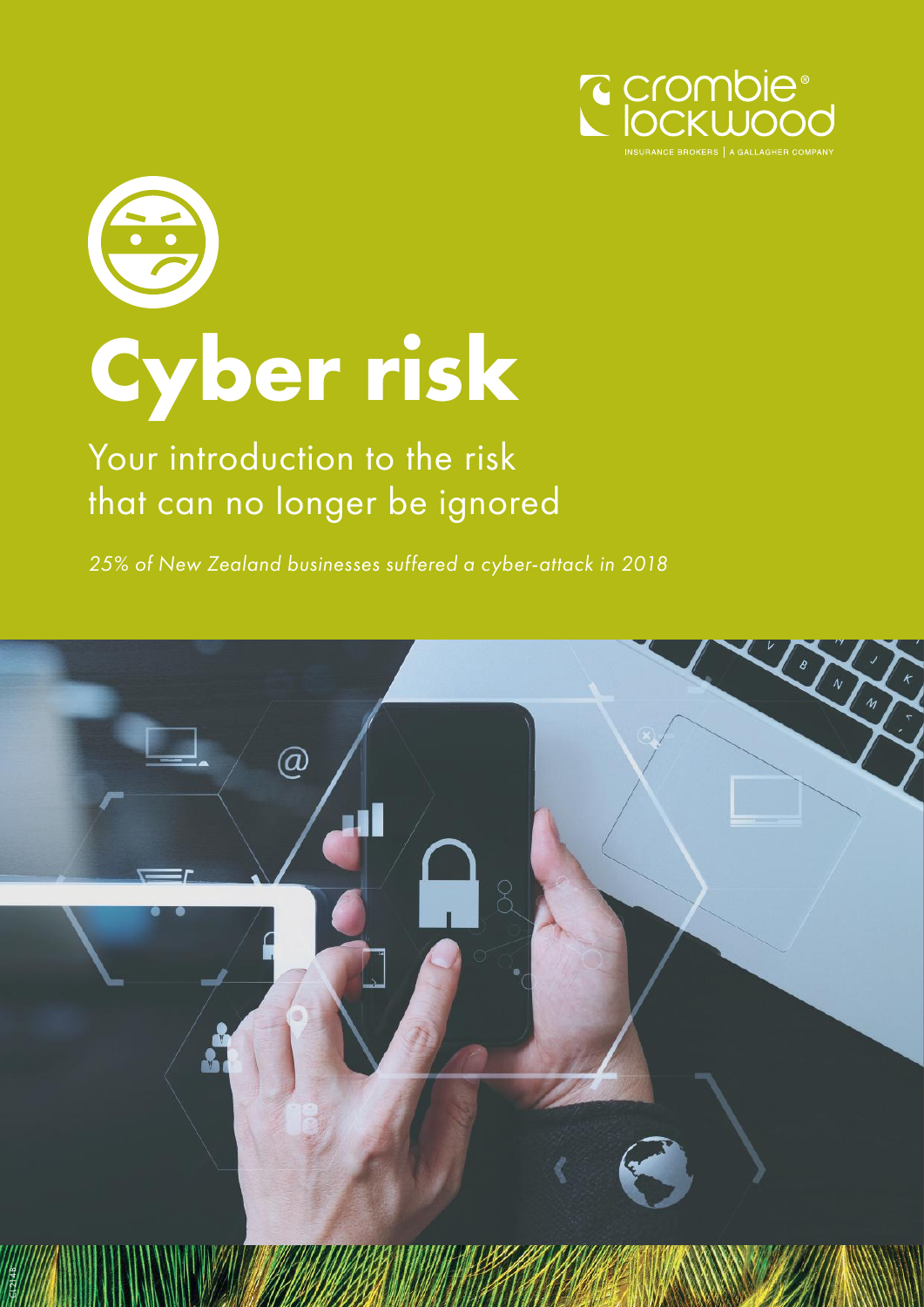## **Who is at risk?**

In New Zealand and worldwide, data cyber breaches and cyber related crime incidents are on the rise.

As virtually all businesses rely on technology and data to run their day to day operations, the risk for cyberattack is constantly growing. Because of this, cyber risk falls across all aspects of business including email communication, remote mobile devices, data storage, or even social media. Cyber-attacks are the modern form of crime and all businesses, both large and small, need to be aware of this evolving risk.

Even if you outsource your IT support, back-up data offsite or use cloud-based facilities, security and data breaches are still your business's responsibility.

Cyber Insurance is the best way to provide the cover and expert resources needed in the event of a cyber related incident. As specialists in cyber risk and insurance, we're here to help with the right advice you need to protect your business.

## **Why cyber insurance is needed**



#### **Can you afford not to have it?**

Ransomware attacks and other cyber related incidents can result in large business income losses, in addition to reputational damage which is longer lasting and harder to quantify.

## **"Outsourced suppliers can have breaches too"**

Your third party can have a breach that exposes your client data, in many cases the fines and recovery expenses are still your problem. It is also your reputation that would suffer the most.

### **"It's not just about your computers and collecting sensitive data"**

Even simple day-to-day activities like online banking, using accounting software and emailing with clients or suppliers involve cyber risk.

The top cyber scams are phishing emails and fraud scams.\*\*

## **"Goes above and beyond standard business insurance"**

The full extent of a cyber breach cannot be covered with standard policies. First party costs such as IT forensic experts are the largest expense and are exclusive to Cyber Policies.

## **"Attacks on small businesses are growing"**

CERT NZ noted in 2018, that they had a significant increase in reported incidents. Most of these were from individuals and small businesses.

\* Source – "Norton SMB Cyber Security Survey New Zealand 2017" Norton Symantec Corporation

<sup>\*\*</sup>Source – "CERT NZ 2018 Summary" Cert NZ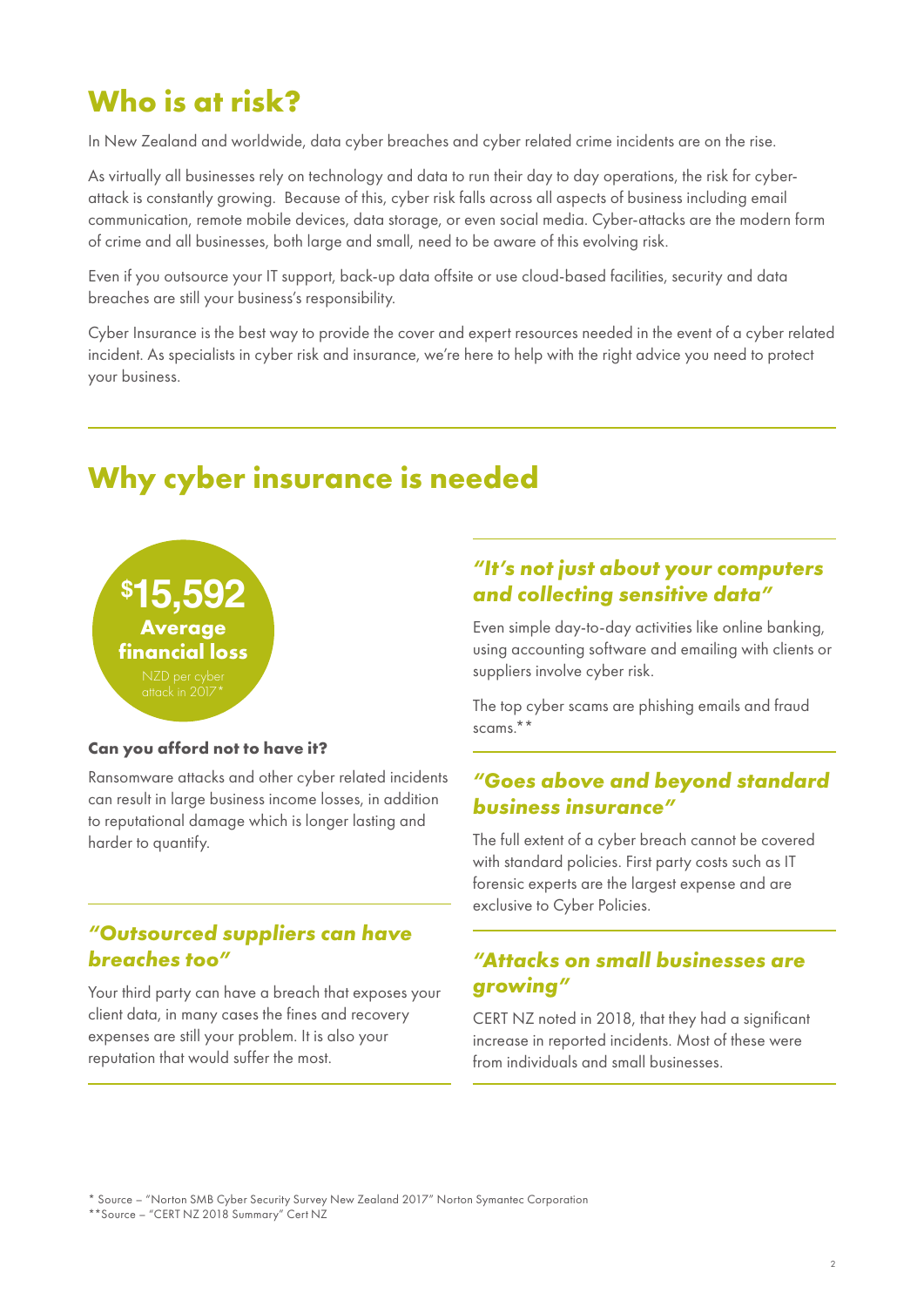

# **Retailer's employee human error**

The client emailed a group of customers to promote a sale but instead of attaching the discount flyer, sent a spreadsheet with customer names, addresses and credit card information.

#### **How insurance helped**

As the client had overseas customers, they received help with notifying affected clients in Australia, US and UK following the varying legal rules in each country. In the US credit card fraud monitoring had to be set up and as several clients there took legal action, defence costs were also covered.

#### **Claim amount \$150,000**

\$50,000

costs

#### \$100,000 Third Party Costs:

#### **First Party Costs:**

- Breach Response Defence Costs
	- Legal Fees
- Notification and PR Costs
- **Credit Monitoring**
- Nuisance Settlement

## **Ransomware hits Not for Profit Organisation**

Ransomware infected the client's computers, they were unable to access their systems or database for several days which included members' personal records.

#### **How insurance helped**

The emergency response call centre arranged external forensic and IT consultants, who found the breach had damaged backed up information. They had to reinstall new systems and help recover any data they could.

#### **Claim amount \$20,000**

- Breach Costs: IT and Forensics
- Data Restoration and Damage Expenses
- Business Income Loss System Failure

**Manufacturer's machine attacked by Cryptolocker** 

Machinery was hacked and infected, which then spread across the entire network. Business suffered for several days with systems and operations being down.

#### **How insurance helped**

Experts were able to coordinate IT forensics to help with restoring data and systems. Because the client had strong backup procedures, the experts were able to restore their systems.

#### **Claim amount \$30,000**

- Breach Costs : IT and Forensics
- Business Income Loss System Failure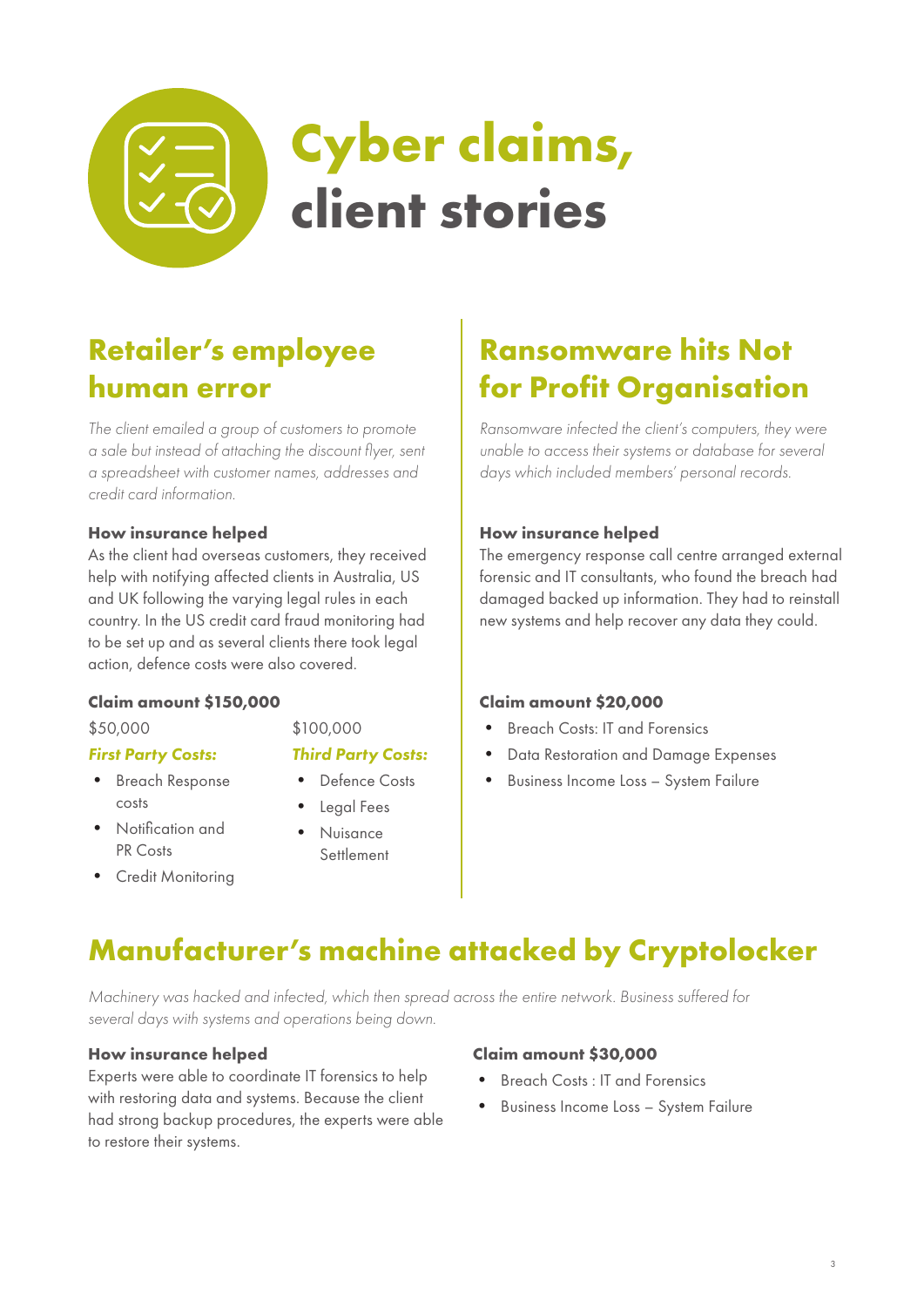

\*\*Source – "CERT NZ 2018 Summary" Cert NZ

# **8 top tips to protect against cyber risk**

Unfortunately the majority of cyber related incidents are triggered by human error.

There are a number of things you can do to reduce your risk of a cyber-attack. While these tips cannot 100% safe guard you from an attack, they can increase the awareness within your business and help minimise your risk.

Cyber insurance is there to help businesses recover after a cyber breach.

#### **1. Policies and procedures**

Ensure you have a strong information security policy for employees and other system users. Human error is the most common threat to your cyber security.

#### **2. Have a plan**

Understanding how your systems would function in the event of an emergency is critical. All businesses should have a business continuity plan and an incident response plan.

#### **3. Keep up with the times**

Update systems and software regularly, this includes phones, your version of Windows and even Mac computers. Hackers identify systems that are not upto-date and can infiltrate them. Remember to disable unused services and users.

#### **4. Use the right defences**

Encryption, firewalls, anti-virus software and website penetration testing are there for a reason.

#### **5. Password safety**

It's best practice for users to have complex and regularly changed passwords with upper and lower case letters, %(@\*\$ , and numbers.

#### **6. Implement dual verification**

Phishing schemes and invoice fraud are on the rise in New Zealand. Use dual verification as a safeguard for financial payments.

#### **7. Maintain backups**

Understand the specifics of your backups and who would be liable in the case of breaches.

#### **8. Manage your mobile devices and remote access**

Mobile devices hold the same data but are easier to hack, it's critical to have the same security controls as you do with your onsite computer network.